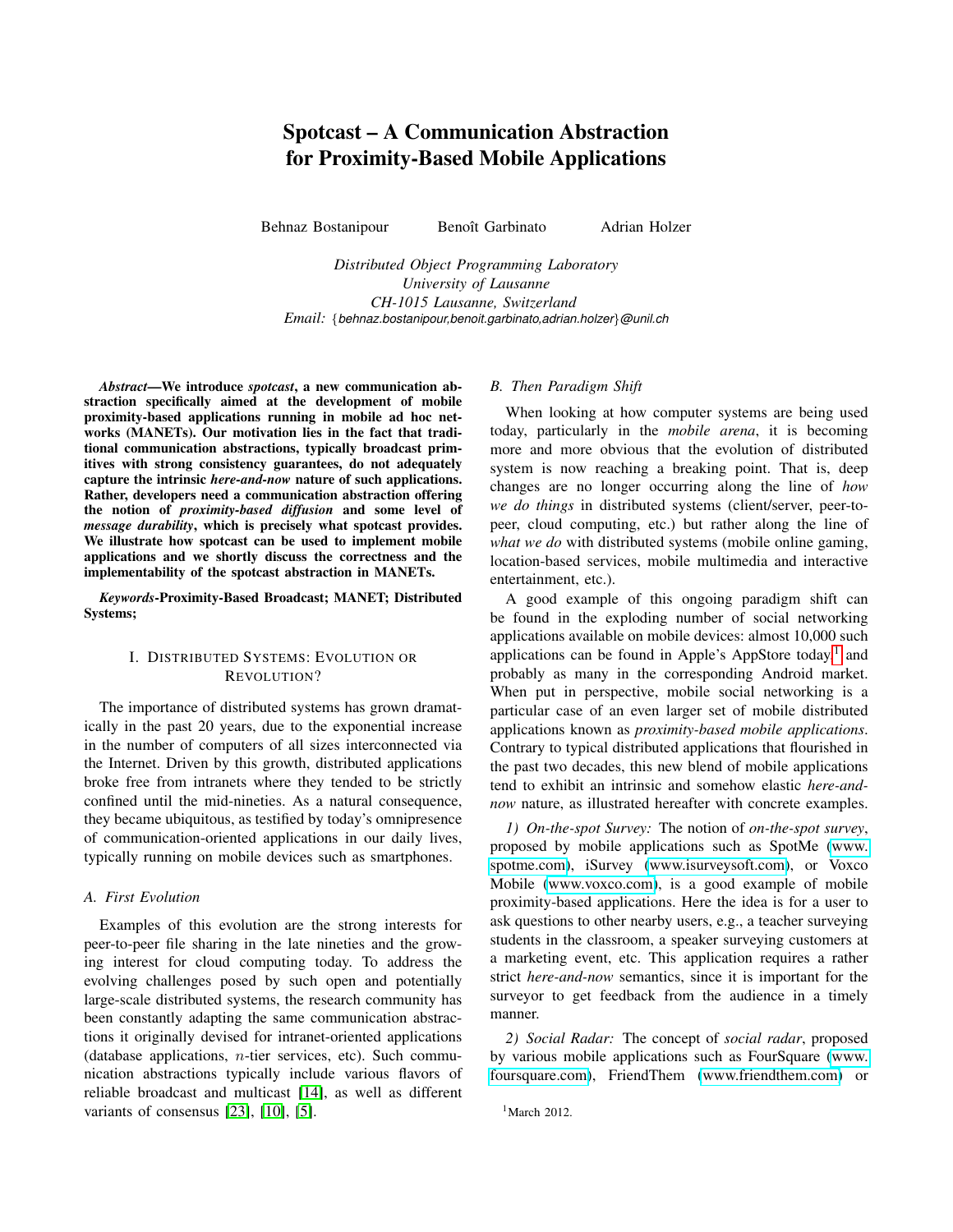Blendr [\(www.blendr.com\)](www.blendr.com), is another example of proximitybased mobile application. Intuitively, a social radar provides mobile device users with the ability to spot other users around them. This application can live with a somehow more elastic *here-and-now* semantics, since it is sufficient that users staying close enough for long enough eventually detect each other.

*3) Mobile Photo Sharing:* The idea behind *mobile photo sharing*, proposed by applications such as Instagram [\(www.](www.instagram.com) [instagram.com\)](www.instagram.com), Streamzoo [\(www.streamzoo.com\)](www.streamzoo.com), or Picplz [\(www.picplz.com\)](www.picplz.com), is to allow users participating in some social event to take photos with their mobile devices and to share them with other users present at that event. This application exhibits a rather loose *here-and-now* semantics: even if it might not be possible for two users to share all their photos while at the event, e.g., because one has to leave earlier, as soon as they get together again (possibly long after the event), the sharing can resume.

#### *C. Spotcast: A New Communication Abstraction*

Traditional communication abstractions, such as atomic broadcast or consensus, were devised long before mobile proximity-based applications became ubiquitous. For this reason, we advocate that this new blend of distributed applications demands a new communication paradigm, i.e., one that appropriately captures their here-and-now nature. To address this need, this paper introduces *spotcast*, a new communication abstraction that enables a mobile entity to disseminate a message in a defined range around it (here) for a defined duration (now). To be more precise, we actually present three variants of the spotcast abstraction, with slightly different delivery guarantees, in order to support various communication semantics required by mobile proximity-based applications.

#### *D. Roadmap*

This paper is organized as follows. In Section [II,](#page-1-0) we describe our system model. In Section [III,](#page-1-1) we introduce our novel spotcast communication abstraction. In Section [IV,](#page-3-0) we present the implementation of spotcast, together with a discussion on its implementability. In Section [V,](#page-5-0) we discuss the implementability of the underlying scoped broadcast service. Finally, we discuss related work in Section [VI](#page-6-0) before concluding in Section [VII](#page-7-2) with a perspective on future work.

#### II. SYSTEM MODEL

<span id="page-1-0"></span>We consider a mobile ad-hoc network (MANET) consisting of a finite set of *n* processes  $P = \{p_1, p_2, ..., p_n\}$ . We use the terms *process* and *node* interchangeably. Processes are in a two-dimensional plane. Each process has a unique identifier. Processes are *mobile* i.e., their geographic location can change unpredictably over time. Processes can experience *crash* failures. A crash faulty process stops prematurely. Prior to stopping, it behaves correctly.<sup>[2](#page-1-2)</sup>

Processes exchange messages over a wireless radio network and all processes have the same radio transmission range. We assume the existence of a discrete global clock, i.e., the range  $T$  of the clock's ticks is the set of non-negative integers. We also assume the existence of a known bound on the relative speed of processes in the system. Finally, let  $p_i$ ,  $p_i$  be two processes in  $P$ , we introduce the definitions given hereafter in order to capture proximity-based semantics.

- $loc<sub>i</sub>(t)$  denotes the geographic location of mobile process  $p_i$  at time  $t \in T$ .
- $Z_i(\Delta_r, t)$  denotes all the points inside or on the circle centered at  $loc<sub>i</sub>(t)$  with radius  $\Delta_r$ . We call  $Z_i(\Delta_r, t)$ , the *mobile circular zone* of radius  $\Delta_r$  around  $p_i$ . Thus, we use the term *mobile circular zone* to capture the notion of *neighborhood*.
- We say  $p_i$  is in  $Z_i(\Delta_r, t)$  if  $loc_i(t) \in Z_i(\Delta_r, t)$ .
- We say  $p_i$  *follows*  $p_i$  *within a radius*  $\Delta_r$  *during a time interval* [ $t_1$ ,  $t_2$ ], with  $t_1, t_2 \in T$  *and*  $t_1 \leq t_2$ , if  $p_i$  remains permanently in the mobile circular zone of radius  $\Delta_r$  around  $p_i$  during the time interval. This can be expressed as follows:

$$
\forall t \in [t_1, t_2] : loc_j(t) \in Z_i(\Delta_r, t) \tag{1}
$$

If  $t_1 = t_2$ , stating that  $p_j$  *follows*  $p_i$  *within a radius*  $\Delta_r$  *during a time interval* [t<sub>1</sub>, t<sub>2</sub>] is equivalent to say that  $loc_i(t) \in Z_i(\Delta_r, t)$  at time  $t = t_1 = t_2$ .

• We say  $p_i$  *follows*  $p_i$  *within a radius*  $\Delta_r$  *after time t*, if  $p_i$  remains permanently in the mobile circular zone of radius  $\Delta_r$  around  $p_i$  after time  $t \in T$ . This can be expressed as follows:

$$
\forall t' \in T : t' \ge t \Rightarrow loc_j(t') \in Z_i(\Delta_r, t') \qquad (2)
$$

• We say  $p_i$  *eventually follows*  $p_i$  *within a radius*  $\Delta_r$ , if there exists a time after which  $p_i$  remains permanently in the mobile circular zone of radius  $\Delta_r$  around  $p_i$ . This can be expressed as follows:

$$
\exists t \in T : \forall t' \in T : t' \ge t \Rightarrow loc_j(t') \in Z_i(\Delta_r, t')
$$
\n(3)

#### III. THE SPOTCAST ABSTRACTION

<span id="page-1-1"></span>In this section, we introduce the *spotcast* communication abstraction in three variants. Intuitively, by using the spotcast service a mobile process can disseminate a message for a given time to all mobile processes located in its proximity. The name "spotcast" is chosen by analogy with a spotlight

<span id="page-1-2"></span><sup>&</sup>lt;sup>2</sup>Since we do not consider Byzantine behaviors, issues related to information security and privacy are beyond the scope of this paper.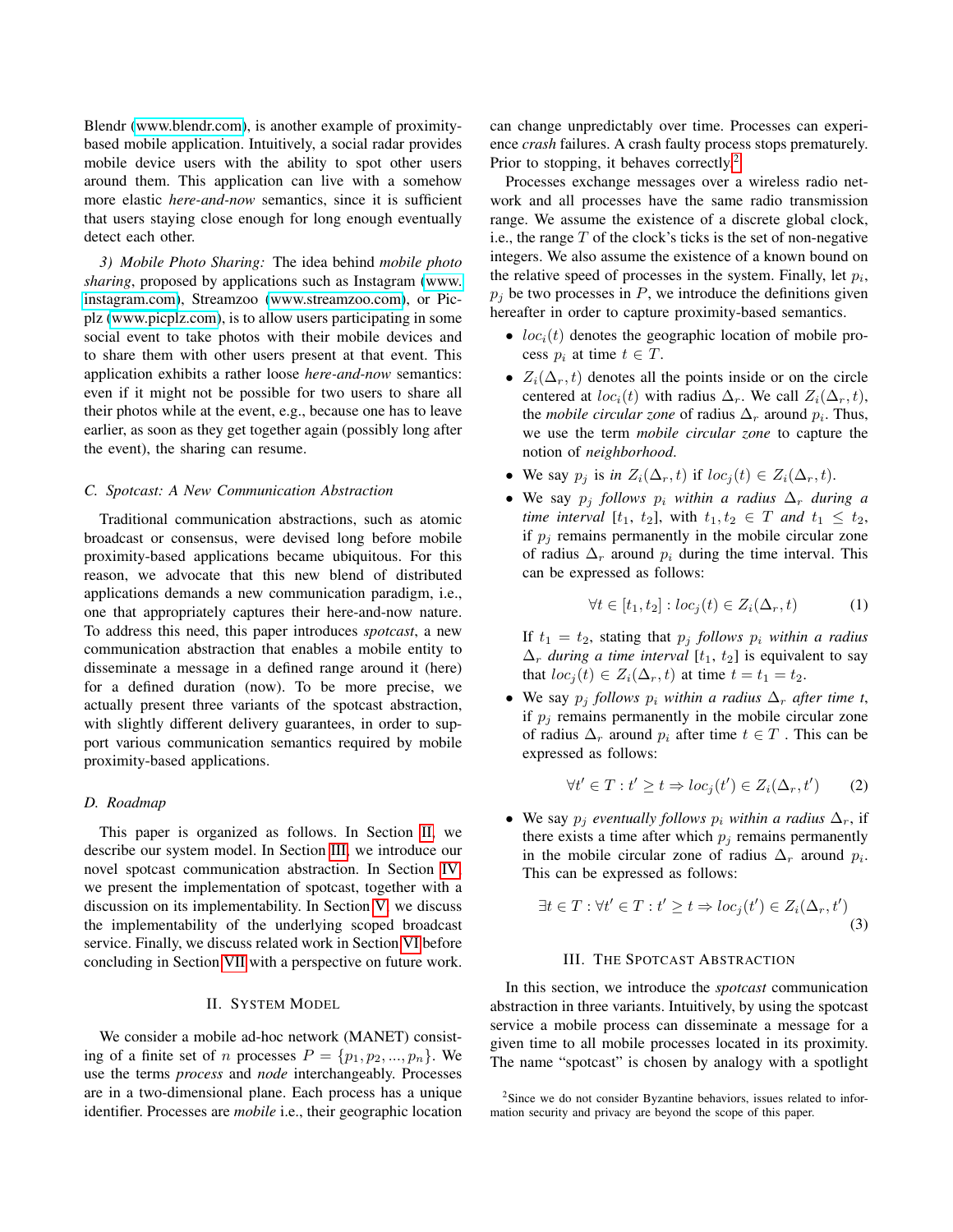<span id="page-2-0"></span>

Figure 1: Validity Properties of Spotcast Variants.

following the source of the message (the spotcaster). Formally, the spotcast service supports the following functional interface:

- SPOTCAST $(m, \Delta_r, \Delta_t)$ : disseminates a message m in  $Z_i(\Delta_r, t)$  for all  $t \in E = [t_s, t_s + \Delta_t]$ , where  $p_i$  is the process that invokes the spotcast and  $t_s$  is the time when the spotcast is invoked.
- DELIVER $(m, p_i)$ : callback delivering a message m spotcast by process  $p_i$ .

The time interval E is called the *spotcast epoch*. All spotcast variants share a set of properties called the *core spotcast properties* listed hereafter.

# *A. Core Spotcast Properties*

*Non-triviality*. If some process  $p_i$  delivers a message m with sender  $p_i$ , then there exists a time  $t_E$  in E such that  $loc_i(t_E) \in Z_i(\Delta_r, t_E)$ .

*No Duplication*. No message is delivered more than once.

*No Creation.* If some process  $p_j$  delivers a message  $m$  with sender  $p_i$ , then  $m$  was previously spotcast by process  $p_i$ .

## *B. Spotcast Variants and their Validity Properties*

In addition to the core properties, each spotcast variant satisfies a specific *validity* property. Hereafter, we present each variant and its *validity* property, together with an example of its usage (see Figure [1\)](#page-2-0).

*1) Timely Spotcast:* This variant provides the strictest *here-and-now* semantics among the three spotcast variants. Intuitively, it guarantees that there exists a time limit after which a message is delivered to all processes in the neighborhood of the process who spotcast that message. The corresponding formal validity property is given hereafter.

*Validity*. If a correct process  $p_i$  spotcasts a message m, there exists a bounded time duration  $\Delta_m$  such that every correct process  $p_i$  delivers m in  $E'=[t_s, t_s+\Delta_t+$  $\Delta_m$ , if  $p_j$  follows  $p_i$  within radius  $\Delta_r$  during  $[t_E, t_E + \Delta_m]$  $\Delta_m$ ] with  $t_E$  in E.

The time interval  $E'=[t_s, t_s + \Delta_t + \Delta_m]$  is called *the delivery epoch*. The on-the-spot survey application discussed in Section [I](#page-0-1) is an example of Timely Spotcast usage: the person launching such a survey is interested in disseminating questions to the audience in a timely manner.

*2) Eventual Spotcast:* This variant provides a somehow more elastic *here-and-now* semantics. Intuitively, it guarantees that any process staying long enough in the neighborhood of some process who is spotcasting a message, will eventually receive that message. The corresponding formal validity property is given hereafter.

*Validity*. If a correct process  $p_i$  spotcasts a message m, every correct process  $p_i$  eventually delivers m, if there exists a time  $t_E$  in E after which  $p_i$  follows  $p_i$ within the radius  $\Delta_r$ .

The social radar application discussed in Section [I](#page-0-1) is an example of Eventual Spotcast usage: each user regularly spotcasts her location, so that users in her neighborhood will eventually learn about her nearby presence.

*3) Exhaustive Spotcast:* Finally, this variant provides the most elastic *here-and-now* semantics. Intuitively, it guarantees that any process who was in the neighborhood of some other process when the latter is spotcasting a message, will eventually receive that message, provided both processes eventually get the chance to stay close enough for long enough. The corresponding formal validity property is given hereafter.

*Validity*. If a correct process  $p_i$  spotcasts a message m, every correct process  $p_i$  eventually delivers m, if there exists a time  $t_E$  in E when  $loc_i(t_E) \in Z_i(\Delta_r, t_E)$  and also  $p_j$  eventually follows  $p_i$  within the radius  $\Delta_r$ .

The mobile photo sharing application discussed in Section [I](#page-0-1) is an example of Exhaustive Spotcast usage: consider Alice, who is spotcasting a URL pointing to the photos she is taking while at a party. The exhaustive delivery property allows another participant in that party, say Bob, to receive the URL, even if Alice has to leave before Bob can actually receive the URL. The delivery will occur as soon as Alice and Bob get together again, possibly after the party, and stay in the neighborhood of each other long enough.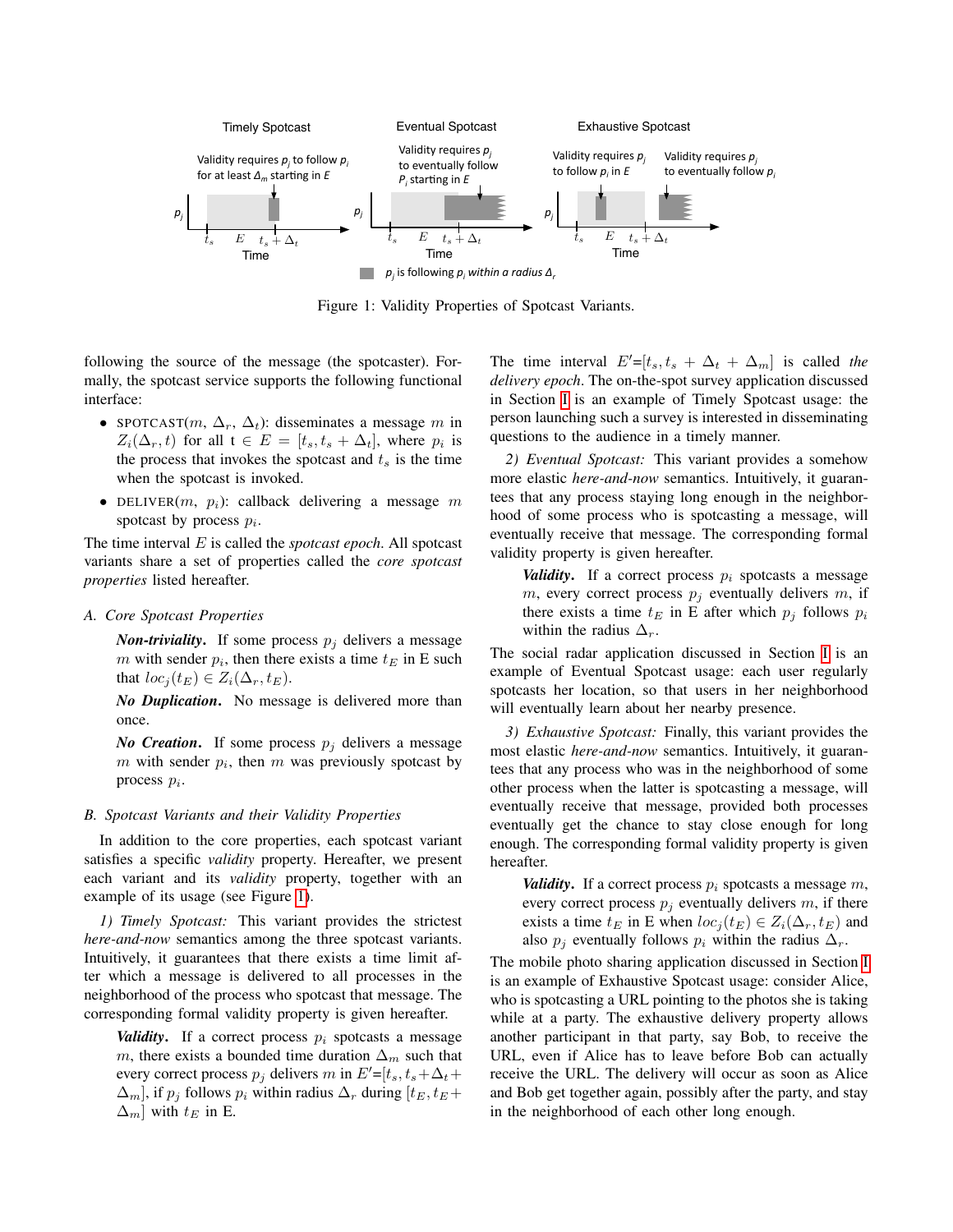# IV. A SPOTCAST ALGORITHM

<span id="page-3-0"></span>We provide an architecture overview of our algorithm for the spotcast communication abstraction in Figure [2.](#page-3-1) At the top, a mobile proximity-based application uses the spotcast service, which itself relies on two lower-level services for its implementation, namely a *global positioning service* and a *scoped broadcast service*.

## *A. Global Positioning Service*

This service allows each mobile process  $p_i$  to know its position in space and time, via the following functions:[3](#page-3-2)

- GETTIME: returns the current global time. Formally, this implies that each process  $p_i$  has access to the global clock modeled in Section [II.](#page-1-0)
- GETLOCATIONS $(t_1, t_2)$ : returns the set of locations occupied by  $p_i$  during time interval  $[t_1, t_2]$ . If  $t_1$  < GETTIME and  $t_2 >$  GETTIME, only locations occupied during time interval  $[t_1, GETTIME]$  are returned. If  $t_1 >$  GETTIME or if  $t_1 > t_2$ , no location is returned.

## *B. Scoped Broadcast Service*

This communication service allows processes to send messages to all processes located within a given radius. Formally, the scoped broadcast service exposes the following primitives:

- BROADCAST $(m, \Delta_r)$ : broadcasts a message m in  $Z_i(\Delta_r, t_b)$ , where  $p_i$  is the sender and  $t_b$  is the time when the broadcast is invoked.
- RECEIVE $(m, p_i)$ : callback delivering a message m broadcast by process  $p_i$ .

In terms of safety, the scoped broadcast service satisfies the *no duplication* property and the *no creation* property given hereafter.

*No Duplication.* No message is delivered more than once.

*No Creation.* If some process  $p_j$  delivers a message  $m$  with sender  $p_i$ , then  $m$  was previously broadcast by process  $p_i$ .

<span id="page-3-2"></span> $3$ In practice, such a service would typically be implemented using NASA's GPS or ESA's Galileo space-based satellite navigation technologies.

<span id="page-3-1"></span>

Figure 2: Spotcast – Architecture Overview.

When it comes to liveness, we consider two alternatives of the delivery property, namely *fair-loss delivery* and *timely delivery*; these two alternatives are presented below. As discussed in Section [IV-D,](#page-4-0) the implementability of the various flavors of spotcast closely depends on which delivery property is being considered.

*Fair-Loss Delivery.* If a correct process  $p_i$  broadcasts a message  $m$  an infinite number of times, any correct process  $p_i$  eventually delivers m, if  $p_i$  eventually follows  $p_i$  within the radius  $\Delta_r$ .

*Timely Delivery.* If a correct process  $p_i$  broadcasts a message *m*, there exists a bounded time duration  $\Delta_{\text{beast}}$ such that every correct process  $p_i$  delivers m in interval  $[t_b, t_b + \Delta_{beast}]$ , if  $p_j$  follows  $p_i$  within the radius  $\Delta_r$ during  $[t_b, t_b + \Delta_{beast}].$ 

Note that it is beyond the scope of this paper to provide an implementation of scoped broadcast service. However, we discuss its implementability in Section [V.](#page-5-0)

#### *C. Generic Spotcast Algorithm*

Algorithm [1](#page-0-2) presents our implementation of the spostcast communication abstraction. It is *generic* in the sense that it serves as basis for implementing any of the three variants introduced in Section [III.](#page-1-1) Its genericity is captured by function ISBOUNDEDBUFFER and by procedure BROADCAST. That is, depending on how they are defined, Algorithm [1](#page-0-2) implements a specific variant of spotcast. Specifically, BROADCAST relies on an implementation of the Scoped Broadcast Service ensuring either *fair-loss delivery* or the *timely delivery*, while ISBOUNDEDBUFFER returns true if an implementation with bounded buffer is possible,  $false$  otherwise. Algorithm [1](#page-0-2) can be divided in three parts, namely *initialization*, *spotcasting* and *delivering*, which are discussed hereafter.

*1) Initialization:* (lines [3](#page-4-1)[-5\)](#page-4-2). The algorithm relies on two message sets: *msgset* for storing messages to be broadcast and *delivered* for storing the delivered spotcast messages.

*2) Spotcasting:* (lines [6](#page-4-3)[-17\)](#page-4-4). Spotcasting entails a setup and a running phase. The setup phase (lines [6](#page-4-3)[-13\)](#page-4-5) starts when SPOTCAST primitive is called with following parameters: a message m to be spotcast in a radius  $\Delta_r$  during a time duration  $\Delta_t$ . This call creates a *msg* that encapsulates  $m$  and some other parameters. Among these parameters the hash map *locs* is used to store the location of the sender at each time t in the spotcast epoch. The *msg* is then added to the set *msgset*. The running phase (lines [14-](#page-4-6)[17\)](#page-4-4) periodically goes through each *msg* in *msgset*. Thus, all the locations of the process during the spotcast epoch are first assigned to the *msg*'s *locs*. Then, *msg* is broadcast within the *msg*'s radius using the scoped broadcast service's BROADCAST primitive. After the broadcast, if it is possible (line [17\)](#page-4-7), *msg* is removed from *msgset*.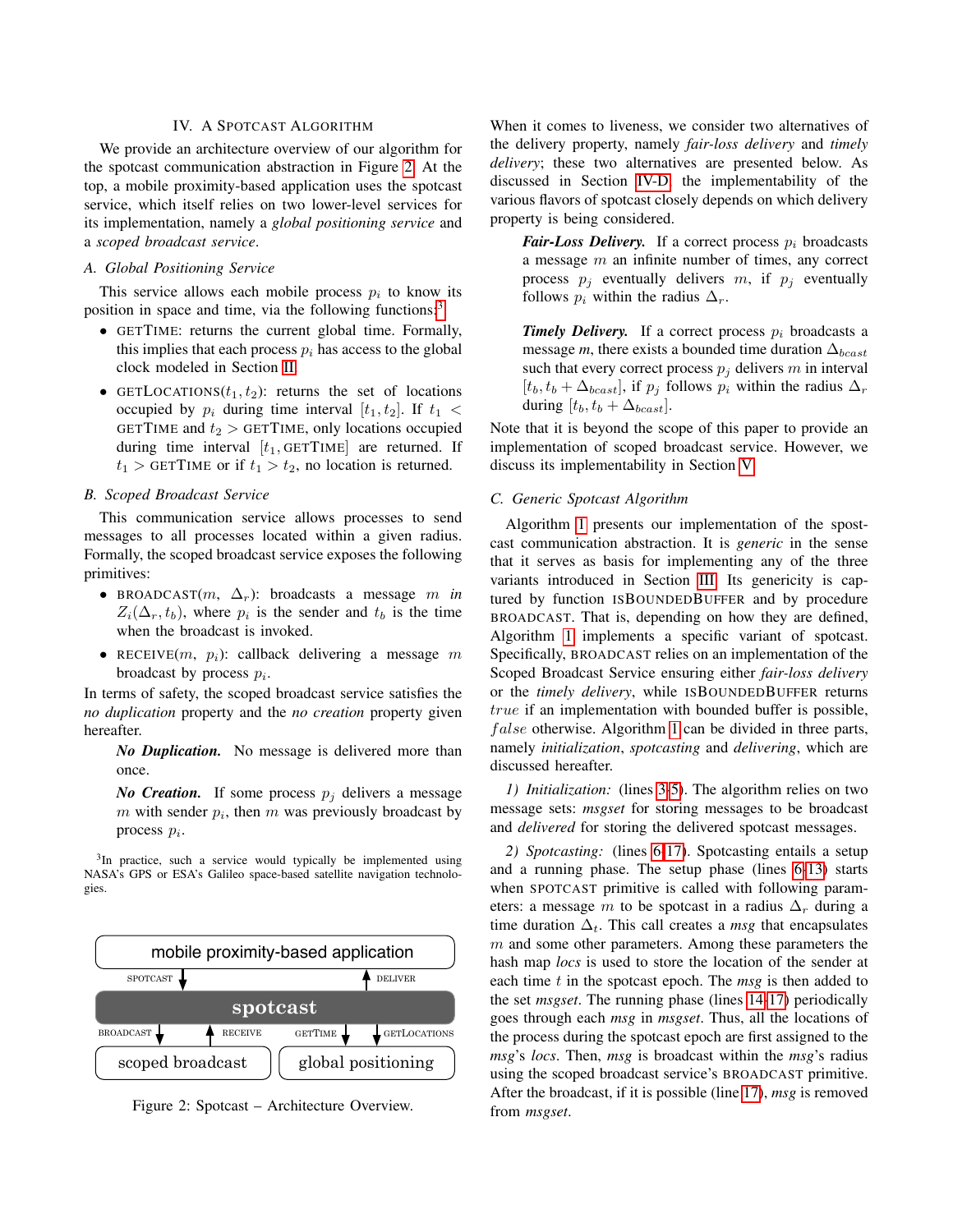<span id="page-4-6"></span><span id="page-4-5"></span><span id="page-4-3"></span><span id="page-4-2"></span><span id="page-4-1"></span>

|                   | <b>Algorithm 1</b> Generic Spotcast Algorithm at Process $p_i$                                                                                                                                                                                             |                                                                              |  |  |
|-------------------|------------------------------------------------------------------------------------------------------------------------------------------------------------------------------------------------------------------------------------------------------------|------------------------------------------------------------------------------|--|--|
|                   | 1: implements: SPOTCAST                                                                                                                                                                                                                                    |                                                                              |  |  |
|                   | 2: uses: BROADCAST, ISBOUNDEDBUFFER                                                                                                                                                                                                                        | $\{generic\ procedure/function\}$                                            |  |  |
|                   |                                                                                                                                                                                                                                                            |                                                                              |  |  |
|                   | 3: initialisation:                                                                                                                                                                                                                                         |                                                                              |  |  |
| 4:                | $msgset \leftarrow \emptyset$                                                                                                                                                                                                                              |                                                                              |  |  |
| 5:                | delivered $\leftarrow \emptyset$                                                                                                                                                                                                                           |                                                                              |  |  |
|                   | 6: upon SPOTCAST $(m, \Delta_r, \Delta_t)$ do                                                                                                                                                                                                              |                                                                              |  |  |
| 7:                | $msg \leftarrow \perp$                                                                                                                                                                                                                                     | {creates msg to encapsulate m plus some additional parameters}               |  |  |
| 8:                | $msg.m \leftarrow m$                                                                                                                                                                                                                                       | $\{assigns m\}$                                                              |  |  |
| 9:                | $msg.\Delta_r \leftarrow \Delta_r$                                                                                                                                                                                                                         | ${assigns the radius}$                                                       |  |  |
| 10:               | $msg.t_{start} \leftarrow$ GETTIME                                                                                                                                                                                                                         | {assigns the start of the spotcast epoch}                                    |  |  |
| 11:               | $msg.t_{end} \leftarrow msg.t_{start} + \Delta_t$                                                                                                                                                                                                          | {assigns the end of the spotcast epoch}                                      |  |  |
| 12:               | $msg.locs \leftarrow \Box$                                                                                                                                                                                                                                 | {locs is a hash map to store $(t, loci(t))$ for all t in the spotcast epoch} |  |  |
| 13:               | $msgset \leftarrow msgset \cup \{msg\}$                                                                                                                                                                                                                    | ${adds \; msg \; to \; msgset}$                                              |  |  |
| 15:<br>16:<br>17: | 14: <b>do every</b> $\Delta_{period}$ for each msg in msgset<br>$msg. locs \leftarrow \text{GETLOCALIONS}(msg. t_{start}, msg. t_{end})$<br><b>trigger</b> BROADCAST( $msg, msg.\Delta_r$ )<br>if ISBOUNDEDBUFFER $\wedge$ GETTIME $>$ msg. $t_{end}$ then | {broadcasts periodically}                                                    |  |  |
| 18:               | $msgset \leftarrow msgset \{msg\}$                                                                                                                                                                                                                         | {removes msg from the msgset}                                                |  |  |
| 20:<br>21:<br>22: | 19: upon RECEIVE $(msg, p_i)$ do<br><b>if</b> LOCATIONMATCH( $msg$ ) $\land$ $msg.m \notin delivered$ <b>then</b><br><b>trigger</b> DELIVER( $msg.m, p_i$ )<br>delivered $\leftarrow$ delivered $\cup$ {msg.m}                                             | ${adds \; m \; to \; delivered \; messages}$                                 |  |  |
|                   |                                                                                                                                                                                                                                                            |                                                                              |  |  |
|                   | 23: function LOCATIONMATCH(msg) returns boolean is                                                                                                                                                                                                         |                                                                              |  |  |
| 24:               | for all $t \in [msg.t_{start}, msg.t_{end}]$ do                                                                                                                                                                                                            |                                                                              |  |  |
| 25:               | <b>if</b> DISTANCE(GETLOCATIONS $(t, t)$ , msg.locs.get $(t)$ ) $\leq$ msg. $\Delta_r$ then                                                                                                                                                                |                                                                              |  |  |
| 26:               | return true                                                                                                                                                                                                                                                | {returns true if a location match occurred during the epoch}                 |  |  |
| 27:               | return false                                                                                                                                                                                                                                               |                                                                              |  |  |

<span id="page-4-11"></span><span id="page-4-10"></span><span id="page-4-8"></span><span id="page-4-4"></span>*3) Delivering:* (lines [19-](#page-4-8)[22\)](#page-4-9). When a broadcast *msg* is received, RECEIVE callback of the underlying scoped broadcast is triggered. Then m of *msg* is delivered by the sptocast service via the DELIVER callback if it has not been already delivered and if the receiving process meets the requirement of a location match. This is done by calling the LOCATIONMATCH function. For a location match to occur (lines [23-](#page-4-10)[27\)](#page-4-11), the distance between the sender and the receiver must have been less than or equal to the  $msg.\Delta_r$  at least for some time during the spotcast epoch.

## <span id="page-4-0"></span>*D. Correctness and Implementability*

The *no creation* property of spotcast follows directly from the *no creation* property of the underlying scoped broadcast service. As for the *no duplication* property of spotcast, it follows from the *no duplication* property of scoped broadcast service and from the management of the *delivered* set (lines [19](#page-4-8) to [22\)](#page-4-9). The *non-triviality* property of spotcast is ensured by calling the function LOCATIONMATCH (lines [23](#page-4-10) to [27\)](#page-4-11) and delivering the message if and only if a location match occurs. Besides these three core properties, each spotcast variant comes with a distinct *validity* property. We separately discuss their respective correctness and implementability <span id="page-4-9"></span><span id="page-4-7"></span>hereafter. Table [I](#page-4-12) summarizes this discussion.

*1) Validity of Timely Spotcast:* Algorithm [1](#page-0-2) implements Timely Spotcast if generic procedure BROADCAST guarantees *timely delivery*. Indeed, recall that a timely spotcast message m must be delivered in the *delivery epoch*  $E'=[t_s, t_s + \Delta_t + \Delta_m]$ , with  $\Delta_m$  bounded. Note also that we can express  $\Delta_m = \Delta_{period} + \Delta_{exec} + \Delta_{bcast}$ , where  $\Delta_{exec}$  is the execution time of (lines [14](#page-4-6)[-17\)](#page-4-4), and  $\Delta_{bcast}$ is the communication delay introduced by the underlying scoped broadcast.  $\Delta_{period}$  is a constant. Since there exists a known upper bound on the relative processing speed in the system, we already know that  $\Delta_{exec}$  is bounded. So for

<span id="page-4-12"></span>Table I: Spotcast – Correctness and Implementability.

|                 | <b>Scoped Broadcast</b> |                       |
|-----------------|-------------------------|-----------------------|
| <b>Spotcast</b> | fair-loss delivery      | timely delivery       |
|                 | not implementable       | implementable         |
| timely          |                         | with bounded buffer   |
| eventual        | implementable           | implementable         |
|                 | with unbounded buffer   | with bounded buffer   |
| exhaustive      | implementable           | implementable         |
|                 | with unbounded buffer   | with unbounded buffer |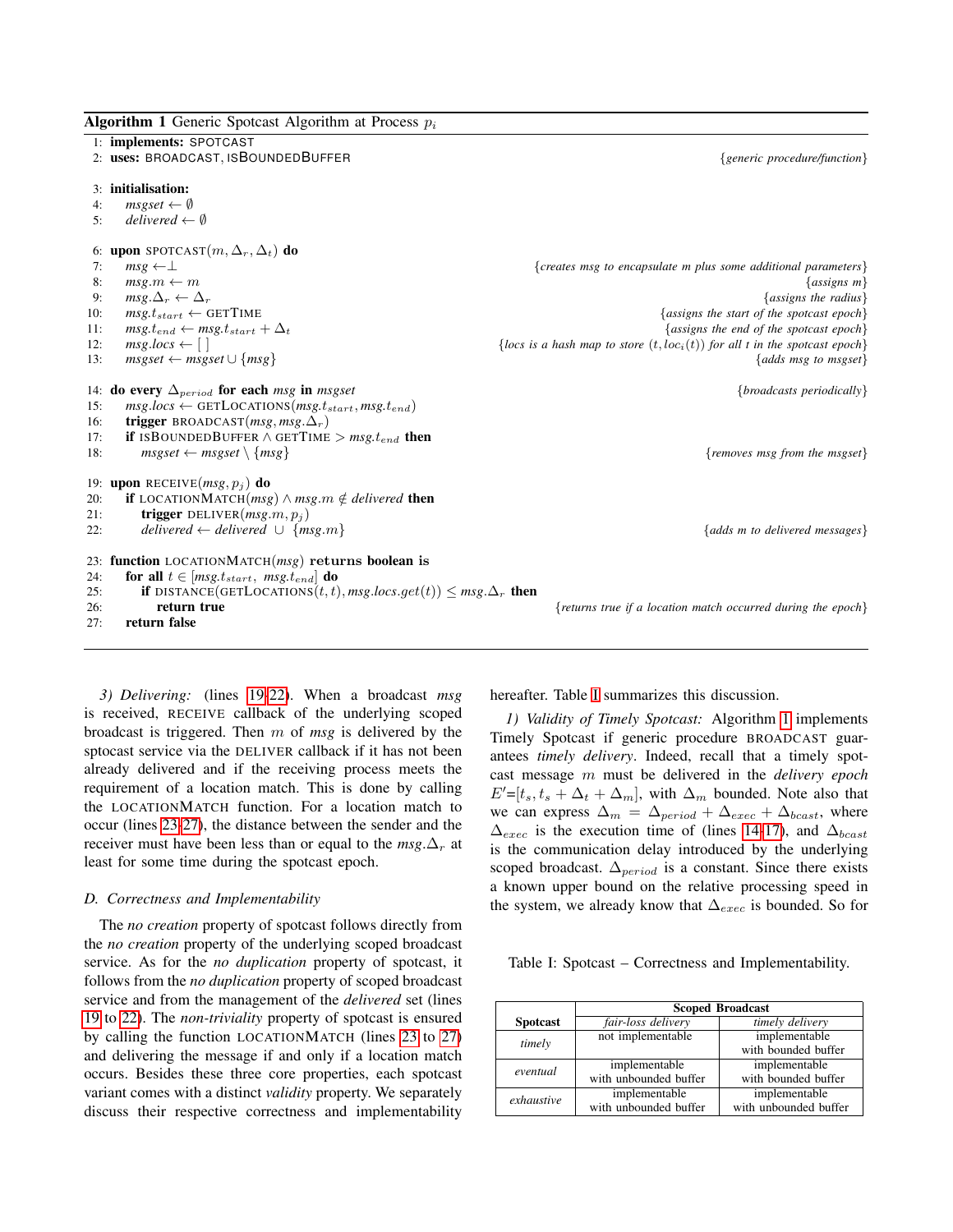$\Delta_m$  to be bounded, we only need to be sure that  $\Delta_{bcast}$ is also bounded. This is precisely what the timely delivery property guarantees. Now, since delivery is required only during bounded delivery epoch  $E'$ , a bounded message buffer is sufficient, i.e., function ISBOUNDEDBUFFER can return true, allowing *msgset* to be purged (line [18\)](#page-4-4). On the other hand, Algorithm [1](#page-0-2) can not implement Timely Spotcast if the procedure BROADCAST guarantees *fair-loss delivery*. The reason is that the fair-loss delivery property only guarantees an eventual message delivery.

*2) Validity of Eventual Spotcast:* Algorithm [1](#page-0-2) implements Eventual Spotcast if the generic procedure BROADCAST guarantees *fair-loss delivery* and if ISBOUNDEDBUFFER returns *false* (hence requires unbounded buffer). Indeed, Eventual Spotcast guarantees an eventual message delivery. This is offered by the fair-loss delivery property of the underlying scoped broadcast. Moreover, since fair-loss delivery requires the message to be broadcast infinitely often, an unbounded message buffer is necessary.

Algorithm [1](#page-0-2) also implements Eventual Spotcast in the case that the generic procedure BROADCAST guarantees *timely delivery*. In this case however, a bounded message buffer is sufficient. Indeed, recall that the *validity* of Eventual Spotcast guarantees the message delivery to a correct  $p_i$ which follows the spotcaster  $p_i$  within the radius  $\Delta_r$  after  $t_E$ . This means that the latest possible time for  $p_i$  to start to follow  $p_i$  is  $t_E = t_s + \Delta_t$  (end of the spotcast epoch). According to the algorithm, if function ISBOUNDEDBUFFER returns *true*, the message *msg* containing the spotcast message  $m$  is broadcast for the last time after the termination of the *spotcast epoch* (lines [14](#page-4-6) to [17\)](#page-4-4). The timely delivery property guarantees the delivery of this last broadcast of *msg* to any  $p_i$  following  $p_i$  after  $t_E$  even for  $t_E = t_s + \Delta_t$ . This means that *msg* can be safely removed from *msgset* after its last broadcast which implies using a bounded buffer.

*3) Validity of Exhaustive Spotcast:* Algorithm [1](#page-0-2) implements Exhaustive Spotcast if the generic procedure BROADCAST guarantees *fair-loss delivery* or *timely delivery* and if ISBOUNDEDBUFFER returns *false* (hence requires unbounded buffer). Indeed, recall that the *validity* property of Exhaustive Spotcast guarantees an eventual message delivery to all correct processes which were within the radius  $\Delta_r$  for some time  $t_E$  in the *spotcast epoch*, and which eventually follow the spotcaster process  $p_i$  within the radius  $\Delta_r$ . Since the time when a process starts to eventually follow  $p_i$  is unknown,  $p_i$  should continue to broadcast the message infinitely often. This means that regardless of the underlying scoped broadcast service, Algorithm [1](#page-0-2) can only implement Exhaustive Spotcast using an unbounded message buffer.

# <span id="page-5-0"></span>V. IMPLEMENTABILITY OF SCOPED BROADCAST SERVICE

The correctness of our spotcast algorithm relies on the existence of the scoped broadcast service, whose implementability in turn depends on the properties of the underlying MAC layer. So, in order to discuss the implementability of the scoped broadcast service over wireless ad hoc networks, we rely on the MAC layer models described in [\[8\]](#page-7-3) and [\[18\]](#page-8-2), which have been shown to realistically model the 802.11 MAC layer [\[1\]](#page-7-4). Since both these MAC layer models guarantee that no message is created or duplicated, the *no duplication* and the *no creation* properties of our scoped broadcast service are trivially ensured. So in the following, we focus on the implementability of the *delivery* property of each scoped broadcast variant. That is, we use the model described in [\[8\]](#page-7-3) to show the implementability of the *fair-loss delivery* property, while the model described in [\[18\]](#page-8-2) is used to show the implementability of the *timely delivery* property. For each delivery property, the discussion distinguishes two cases: (1) the *single-hop* case, where the radio transmission range is greater than or equal to the  $\Delta_r$ radius of the scoped broadcast, and (2) the *multi-hop* case, where the radio transmission range is smaller than  $\Delta_r$ .

# *A. Implementability of the Fair-Loss Delivery Property*

In [\[8\]](#page-7-3), the MAC Layer model assumes that the communication medium is prone to collisions but guarantees *an eventual collision freedom* property. In addition, node clock skews and inter-node communication delays are assumed to be bounded by known constants. Processing is then conceptually divided into synchronous rounds and at each round each node broadcasts at most one message. Nodes can fail by crashing but cannot crash while broadcasting. A node that does not crash throughout an entire execution is said to be *correct*.

*1) Single-hop Case:* The *fair-loss delivery* property guarantees an *eventual* delivery of a message if it is broadcast infinitely often. In the single-hop case, one way to achieve the *fair-loss delivery* property is to assume that eventually the communication medium becomes collision-free.<sup>[4](#page-5-1)</sup> This is precisely the property ensured by the *eventual collision freedom* property of the considered MAC layer. According to this property, there exists a positive integer b, such that in each execution, there exists a round  $r_{ecf}$ , so that for every round  $r \ge r_{ecf}$ , if at most b nodes broadcast in r, then every message broadcast in  $r$  is reliably delivered by all correct nodes. To eventually reach a round in which at most b nodes broadcast, a *wake-up service* is used. This service reduces contention by determining which nodes should broadcast in a given round. The wake-up service eventually stabilizes, i.e., it eventually recommends that at least one, and no more than b, correct nodes can broadcast in a round. Thus, in executions which satisfy the *eventual collision freedom* property, this allows the messages to be delivered without collision. The wake-up service can be implemented by using

<span id="page-5-1"></span><sup>4</sup>We assume that collisions are the major source of message losses.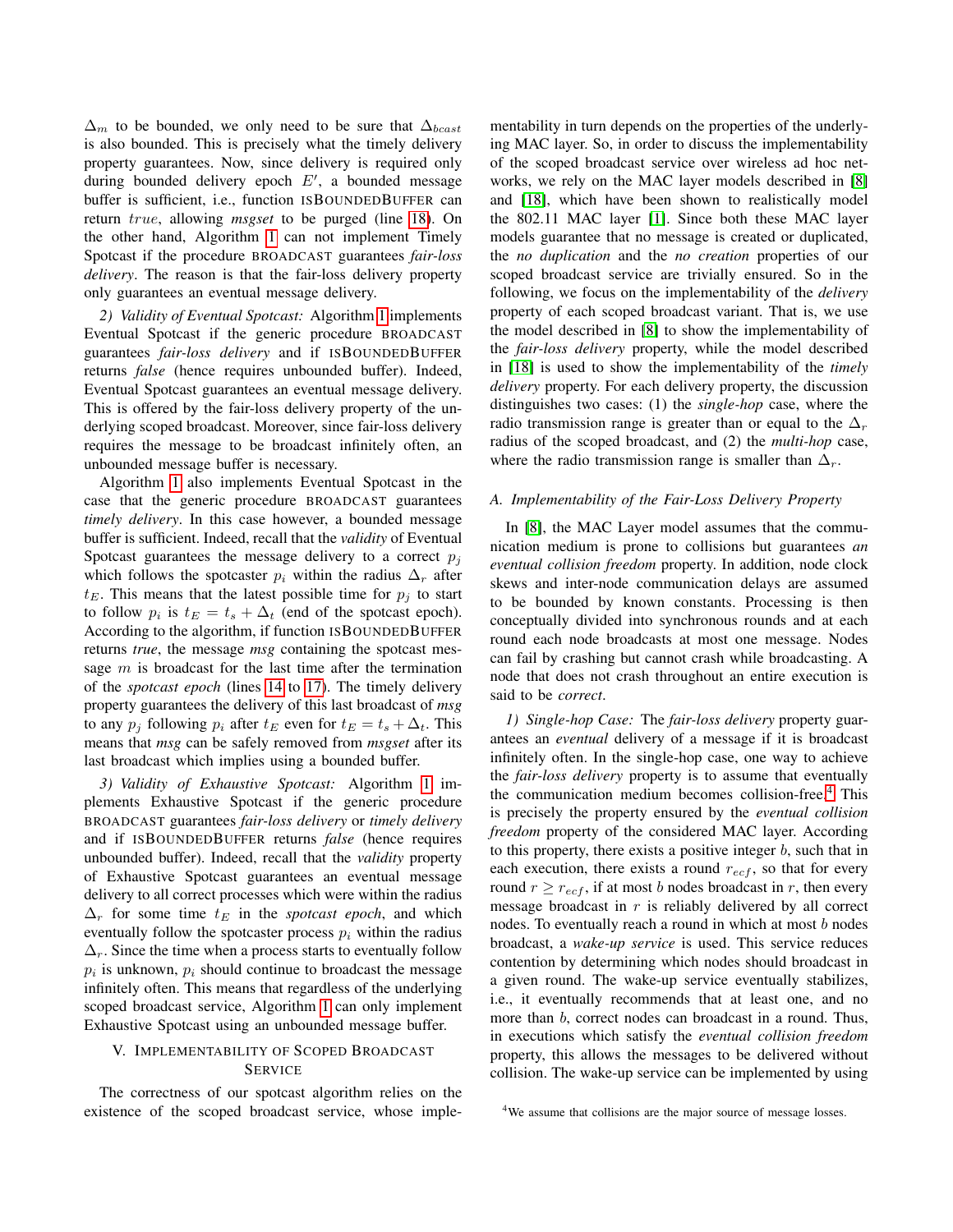a simple approximation of a well-known back-off strategy [\[12\]](#page-7-5), [\[32\]](#page-8-3), [\[31\]](#page-8-4), [\[35\]](#page-8-5).

<span id="page-6-2"></span>*2) Multi-hop Case:* When the radio transmission range is smaller than the radius  $\Delta_r$  of the scoped broadcast, a scoped broadcast protocol can guarantee the *fair-loss delivery* property if the two following conditions are satisfied: a) the underlying MAC layer satisfies the *fair-loss delivery* property and b) a route is established between each correct node  $p_i$  and any other correct node  $p_i$  which is in radius  $\Delta_r$ around  $p_i$ . As just discussed, the MAC layer modeled in [\[8\]](#page-7-3) satisfies the *fair-loss delivery* property, so Condition a) can be fulfilled by using such a MAC layer. For Condition b) to hold, the scoped broadcast can use for instance a *proactive* routing protocol (e.g., [\[33\]](#page-8-6)) as sub-protocol, provided of course that there exists a path between  $p_i$  and  $p_j$  where the distance between any two direct neighbors along the path does not exceed the transmission range.

# *B. Implementability of the Timely Delivery Property*

To discuss the implementability of the *timely delivery* property, we rely on the MAC layer modeled in [\[18\]](#page-8-2). Intuitively, this MAC layer provides the ability to reliably broadcast messages and to receive acknowledgments when those messages have been successfully delivered to all nearby nodes, *with timing guarantees*. In practice, such a MAC layer is implementable with very high probability<sup>[5](#page-6-1)</sup>, by using contention-management mechanisms such as carrier sensing and back-off [\[1\]](#page-7-4), receiver-side collision detection with negative acknowledgment [\[9\]](#page-7-6), or network coding methods [\[13\]](#page-8-7).

*1) Single-hop Case:* An implementation of the *timely delivery* property in the single-hop case must guarantee a finite upper bound  $\Delta_{beast}$  on the duration between the broadcast and the delivery of a message, provided the receiver remains in the transmission range of the sender during  $\Delta_{\text{beast}}$ . This can be ensured thanks to the *guaranteed communication* property of the discussed MAC layer. This property can be stated as follows: let process  $p_i$  be the sender of a message  $m$ , then any process  $p_j$  which remains in the communication range of  $p_i$  for all time between the broadcast and the acknowledgment of m, receives m before the acknowledgment of  $m$  at  $p_i$ . In addition, the *guaranteed communication* property comes with a timing guarantee on *m*'s reception, defined as function  $F_{ack}^+$ . This function expresses an upper bound on the elapsed time between the broadcast of  $m$  and the reception of its acknowledgment at sender  $p_i$  in the worst case, which corresponds to the maximum contention level. The contention level is defined as the number of distinct senders in the neighborhood of  $m$ 's receivers and  $m$ 's sender, and whose broadcast overlaps the broadcast and acknowledgment of  $m$ . Thus, assuming  $\Delta_{beast} = F_{ack}^+$ , the *timely delivery* property is trivially ensured by the considered MAC layer for the single-hop case.

*2) Multi-hop Case:* When the radio transmission range is smaller than the radius  $\Delta_r$  of the scoped broadcast, a scoped broadcast protocol can guarantee the *timely delivery* property if the two following conditions are satisfied: a) the underlying MAC layer satisfies the *timely delivery* property and b) a route is established between each correct node  $p_i$  and any other correct node  $p_i$  which is in radius  $\Delta_r$ around  $p_i$ . As just discussed, the MAC layer modeled in [\[18\]](#page-8-2) satisfies the *timely delivery* property for the single-hop case with  $\Delta_{beast} = F_{ack}^+$ , so Condition a) is fulfilled. For Condition b), we can follow the same reasoning we did in Section [V-A2](#page-6-2) for the *fair-loss delivery* property: to find a route between any pair of correct nodes  $p_i$  and  $p_j$ , provided there exists a path between  $p_i$  and  $p_j$ . In addition, we must show that the routing of any message is time bounded. For this, let  $d(i, j)$  be the length of the shortest path between any two pairs of correct nodes  $p_i$  and  $p_j$ , and let k be the maximum of such  $d(i, j)$  lengths. By observing that  $\Delta_{bcast}$  $= O(k \times F_{ack}^+)$  for the considered MAC layer, we can say that the *timely delivery* property can be ensured for the multi-hop case.

#### VI. RELATED WORK

<span id="page-6-0"></span>Among location-aware or time-aware communication services proposed for mobile ad hoc networks, *geocast* and *mobicast* are the closest to our work. In this section, we discuss these services and compare them to spotcast. We then compare spotcast to higher level services such as *location-based publish/subscribe*.

#### *A. Geocast*

In a geocast routing protocol, a message is disseminated to all nodes which are within a given geographic area called the *geocast region*. Thus, geocast is a type of multicast in which group membership is defined with respect to a geographic area. Geocast was initially proposed for the Internet [\[19\]](#page-8-8). Then, various geocast routing protocols were proposed for ad hoc networks [\[21\]](#page-8-9), [\[22\]](#page-8-10), [\[4\]](#page-7-7), [\[25\]](#page-8-11), [\[24\]](#page-8-12), [\[29\]](#page-8-13), [\[28\]](#page-8-14), [\[3\]](#page-7-8) and in particular, for vehicular ad hoc networks (VANETs) [\[2\]](#page-7-9), [\[20\]](#page-8-15), [\[34\]](#page-8-16), [\[26\]](#page-8-17), [\[27\]](#page-8-18). The classical geocast routing is semantically time-oblivious i.e., the geocast message is assumed to be delivered as soon as possible. In *abiding geocast* [\[29\]](#page-8-13), the geocast message is disseminated in the geocast region for a time duration. Some papers use abiding geocast to disseminate traffic warning messages or commercial advertisement to a group of vehicles in a given zone for a given time [\[34\]](#page-8-16), [\[26\]](#page-8-17). There exist several differences between geocast and spotcast, depending on the geocast variant. With spotcast, the zone in which the message is disseminated is a disk centered at the source of the message and that zone moves with the source of the message. With geocast on the contrary, the dissemination region is generally not associated with the

<span id="page-6-1"></span><sup>&</sup>lt;sup>5</sup>In practice, synchronous assumptions are always probabilistic.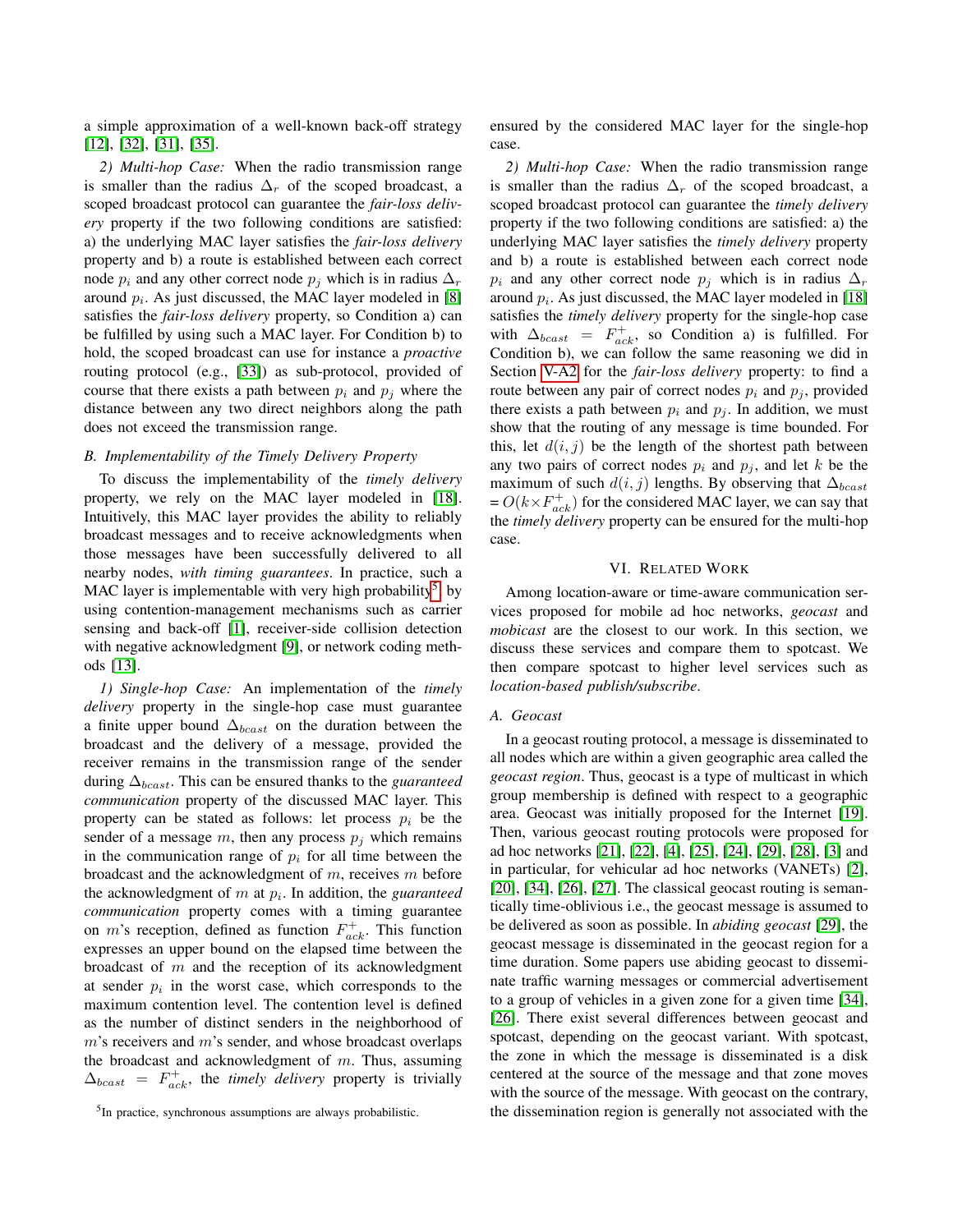source of the message and remains stationary. Furthermore, the delivery guarantees of our different spotcast variants require the receiver to follow the source within some range for some amount of time, whereas such a requirement is absent from the geocast specification.

# *B. Mobicast*

Mobicast is a class of multicast which is both locationaware and time-aware. In mobicast, a message is disseminated in an area called the *delivery zone* for a time duration  $T$ . Delivery zone can move during  $T$  and is denoted as  $Z[t]$ , where t is in T. As the delivery zone moves, some nodes enter the zone and some nodes leave the zone. The ultimate goal of mobicast is to achieve *just-in-time* message delivery, i.e.,  $Z[t]$  represents the area where the mobicast message should be delivered at time  $t$  [\[16\]](#page-8-19). Some mobicast protocols were proposed for wireless sensor networks [\[16\]](#page-8-19), [\[6\]](#page-7-10), [\[17\]](#page-8-20) and VANETs [\[7\]](#page-7-11). In some of these protocols, the delivery zone is not associated to the source of the message e.g., in [\[16\]](#page-8-19). In [\[7\]](#page-7-11), the delivery zone is an elliptic area around the source of the message (a moving car). Contrary to spotcast, mobicast does not require the nodes to follow the message source in order to guarantee the message delivery. Instead, mobicast protocols usually assume the existence of a *forwarding zone* to ensure the implementation of the strong *just-in-time* message delivery property.

## *C. Location-Based Publish/Subscribe*

Some authors proposed high level communication abstractions derived from the publish/subscribe paradigm, which include some type of constraint on messages in time and/or space [\[15\]](#page-8-21), [\[30\]](#page-8-22), [\[11\]](#page-7-12). In STEAM [\[30\]](#page-8-22), messages are constrained to a location around the sender. However, there is no support for persistence and the specifications and underlying communication abstractions are not detailed. In [\[11\]](#page-7-12), messages are persisted and can be localized. However, they are assigned to a fixed geographical zone and do not move around with the sender. In [\[15\]](#page-8-21), messages are persisted in a geographical zone around the publisher for a certain duration. The communication abstraction used in [\[15\]](#page-8-21) to propagate messages is the closest to spotcast, however it does not provide any guarantees. This lack of guarantees is one of the main motivations for the present work.

## VII. CONCLUSION

<span id="page-7-2"></span>In this paper, we presented spotcast, a communication abstraction specifically devised for proximity-based mobile applications. Spotcast allows processes to send messages to peers located within a defined range in a defined time frame. We presented three variants of spotcast offering different levels of delivery guarantees. By proposing an interface and formal properties for a novel communication abstraction in MANETs, this paper aims at filling a current gap in communication support for emerging proximity-based mobile applications. However, several issues remain open, which we intend to address in future work. For instance, we will consider Byzantine processes in order to model security and privacy issues, which are inherent to proximity-based mobile applications.

Moreover, the partial requirement for unbounded buffers needs to be further addressed from a realistic, applicationdriven perspective. Another issue which could be investigated is the feasibility of spotcast variants, particularly exhaustive spotcast, based on real applications, the network size and the number of broadcasting nodes.

#### **REFERENCES**

- <span id="page-7-4"></span>[1] IEEE 802.11: Wireless LAN MAC and Physical Layer Specifications. June (1999).
- <span id="page-7-9"></span>[2] Bachir, A., Benslimane, A.: A Multicast Protocol in Ad hoc Networks Inter-vehicle Geocast. IEEE Semiannual Vehicular Technology Conference, VTC'03, 4:2456–2460, IEEE (2003).
- <span id="page-7-8"></span>[3] Baldoni, R., Ioannidou, K., Milani, A.: Mobility Versus the Cost of Geocasting in Mobile Ad-hoc Networks. DISC, Lecture Notes in Computer Science, 4731:48-62 (2007).
- <span id="page-7-7"></span>[4] Boleng, J., Camp, T., Tolety, V.: Mesh-Based Geocast Routing Protocols in an Ad hoc Network. In: Proceedings of 15th International Parallel and Distributed Processing Symposium, IPDPS '01, pp. 1924–1933, IEEE Comput. Soc. (2001).
- <span id="page-7-1"></span>[5] Chandra, T. D., Toueg, S.: Unreliable Failure Detectors for Reliable Distributed Systems. JACM., 43:225–267 (1996).
- <span id="page-7-10"></span>[6] Chen, Y.S., Ann, S.Y., Lin, Y.W.: VE-Mobicast: A Variant-Egg-Based Mobicast Routing Protocol for Sensornet. ACM Wireless Networks., 14:199–218 (2008).
- <span id="page-7-11"></span>[7] Chen, Y.S., Lin, Y.W., Lee, S.L.: A Mobicast Routing Protocol in Vehicular Ad-hoc Networks. Mob. Netw. Appl., 15:20–35 (2010).
- <span id="page-7-3"></span>[8] Chockler, G., Demirbas, M., Gilbert, S., Newport, C., Nolte, T.: Consensus and Collision Detectors in Wireless Ad hoc Networks. In: Proceedings of the Annual ACM Symposium on Principles of Distributed Computing, PODC'05, pp. 197– 206, ACM (2005).
- <span id="page-7-6"></span>[9] Chockler, G., Demirbas, M., Gilbert, S., Lynch, N., Newport, C., Nolte, T.: Consensus and Collision Detectors in Radio Networks. Distrib. Comput., 21, 55–84 (2008).
- <span id="page-7-0"></span>[10] Dwork, C., Lynch, N., Stockmeyer, L.: Consensus in the Presence of Partial Synchrony. JACM., 35:288–323 (1988).
- <span id="page-7-12"></span>[11] Frey, D., Roman, G.: Context-Aware Publish Subscribe in Mobile Ad hoc Networks. In: Proceedings of the 9th International Conference on Coordination Models and Languages, Coordination'07, pp. 37–55, Springer (2007).
- <span id="page-7-5"></span>[12] Gallager, R.: A perspective on Multiaccess Channels. IEEE Transactions on Information Theory, 31(2):124–142 (1985).